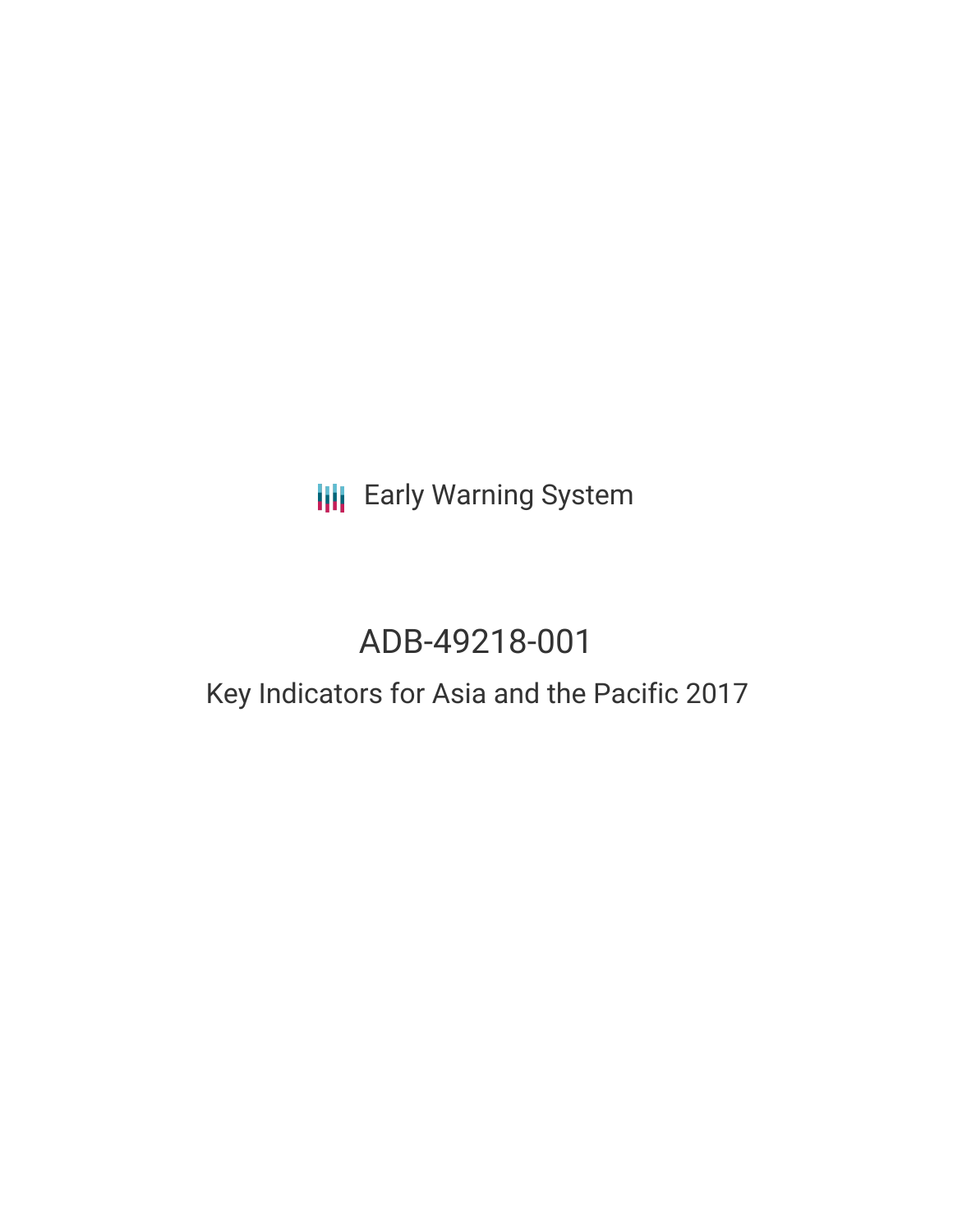

#### **Quick Facts**

| Asian Development Bank (ADB) |
|------------------------------|
| Active                       |
| B                            |
| 2015-12-11                   |
| <b>Technical Cooperation</b> |
| Grant                        |
| \$0.94 million               |
| $$0.94$ million              |
|                              |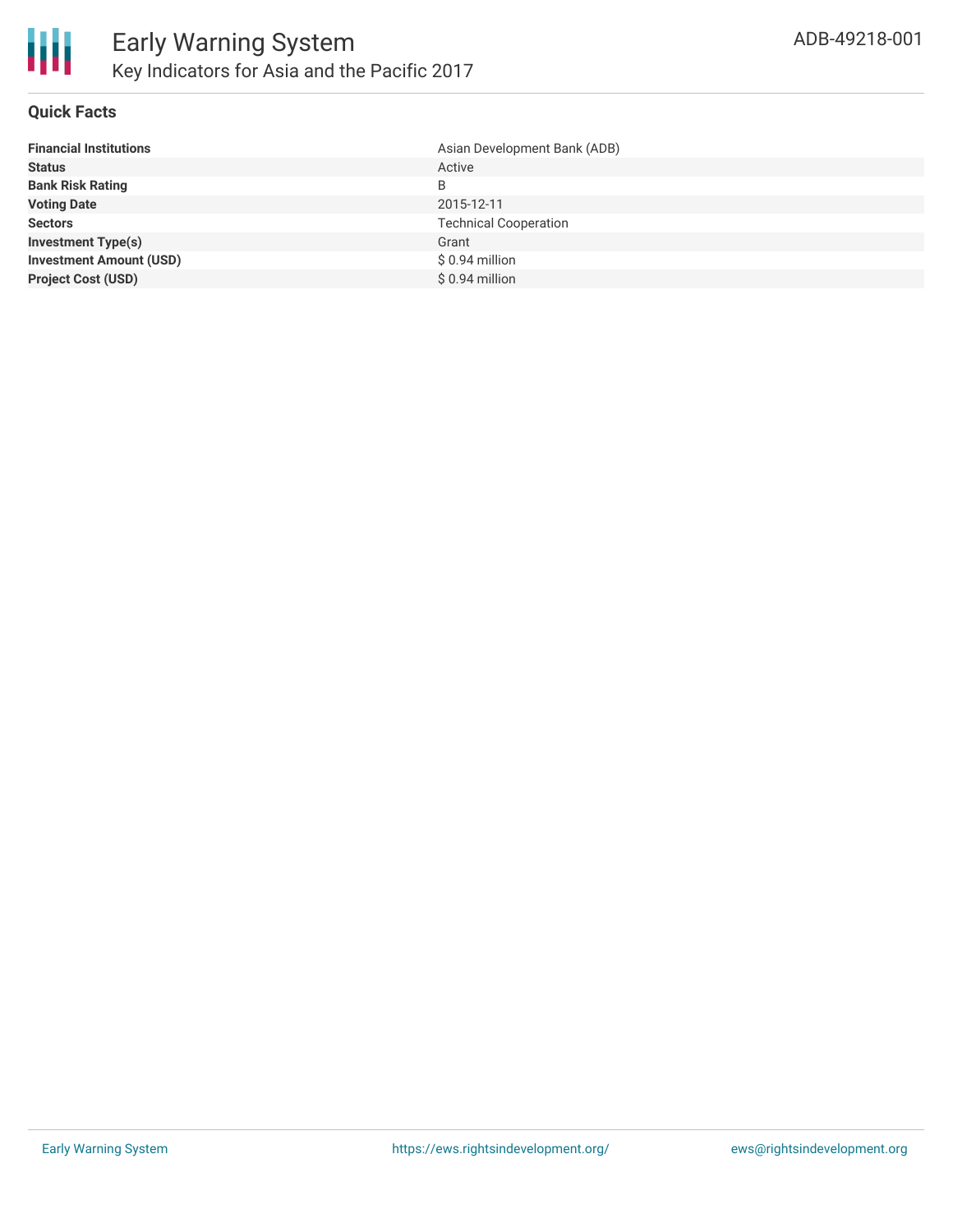

#### **Project Description**

This project finances regional research and technical assistance to support the preparation of the 48th edition of the Key Indicators, an annual publication by the ADB that provides data and information about various economic, social and financial trends to support the policy-making process.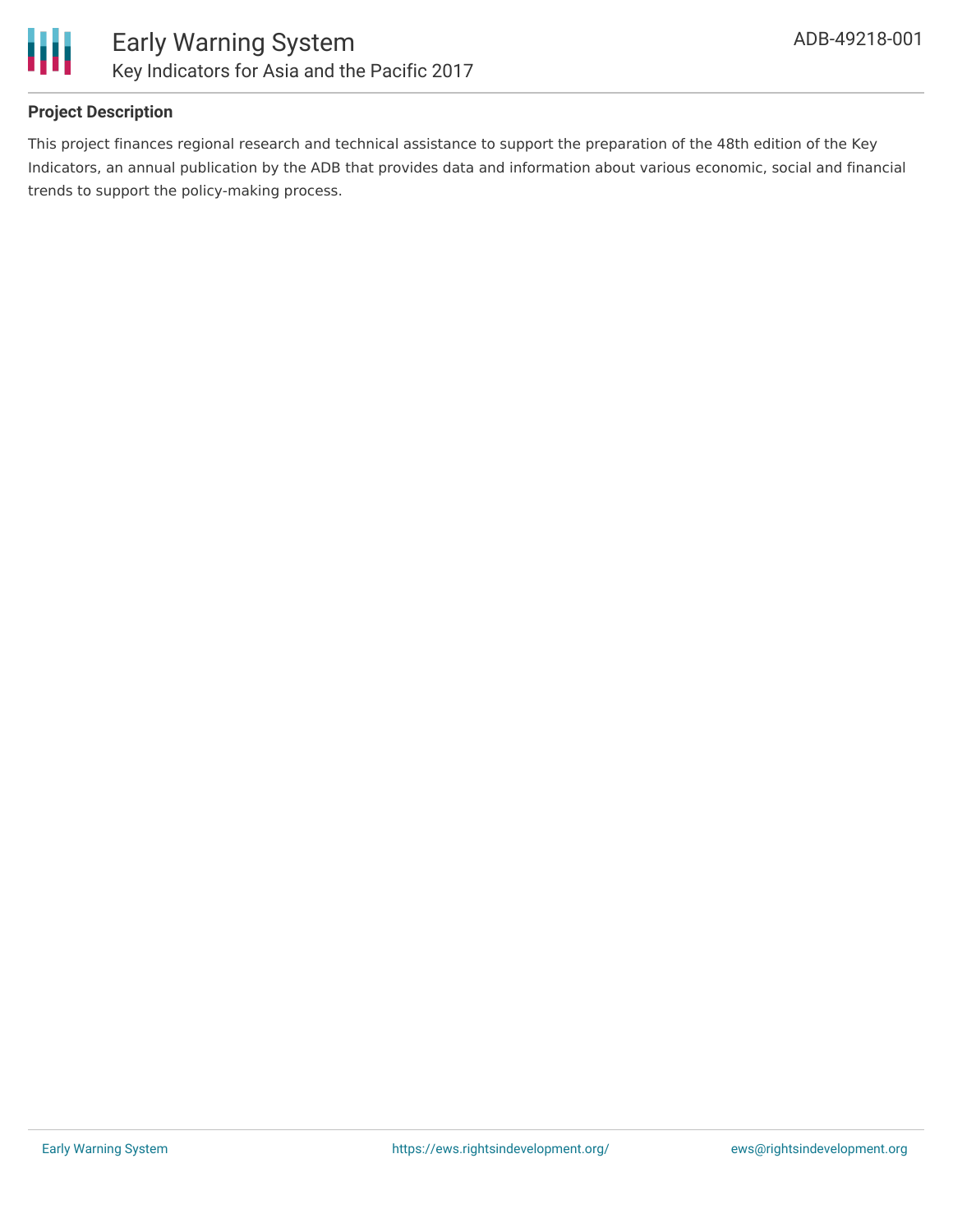

#### **Investment Description**

Asian Development Bank (ADB)

This project is financed by ADB's Technical Assistance Special Fund.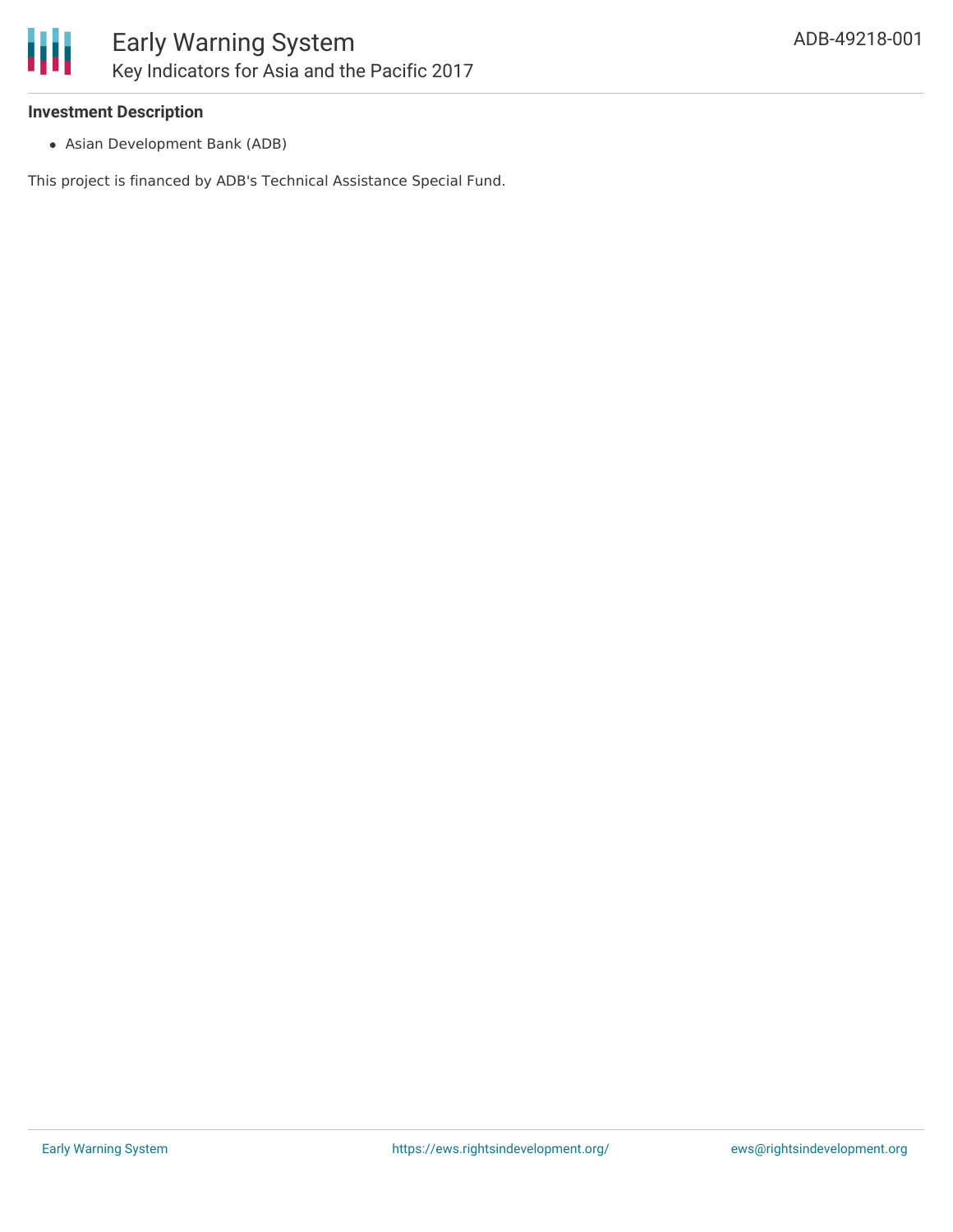

#### **Contact Information**

\*no contacts available\*

#### ACCOUNTABILITY MECHANISM OF ADB

The Accountability Mechanism is an independent complaint mechanism and fact-finding body for people who believe they are likely to be, or have been, adversely affected by an Asian Development Bank-financed project. If you submit a complaint to the Accountability Mechanism, they may investigate to assess whether the Asian Development Bank is following its own policies and procedures for preventing harm to people or the environment. You can learn more about the Accountability Mechanism and how to file a complaint at: http://www.adb.org/site/accountability-mechanism/main